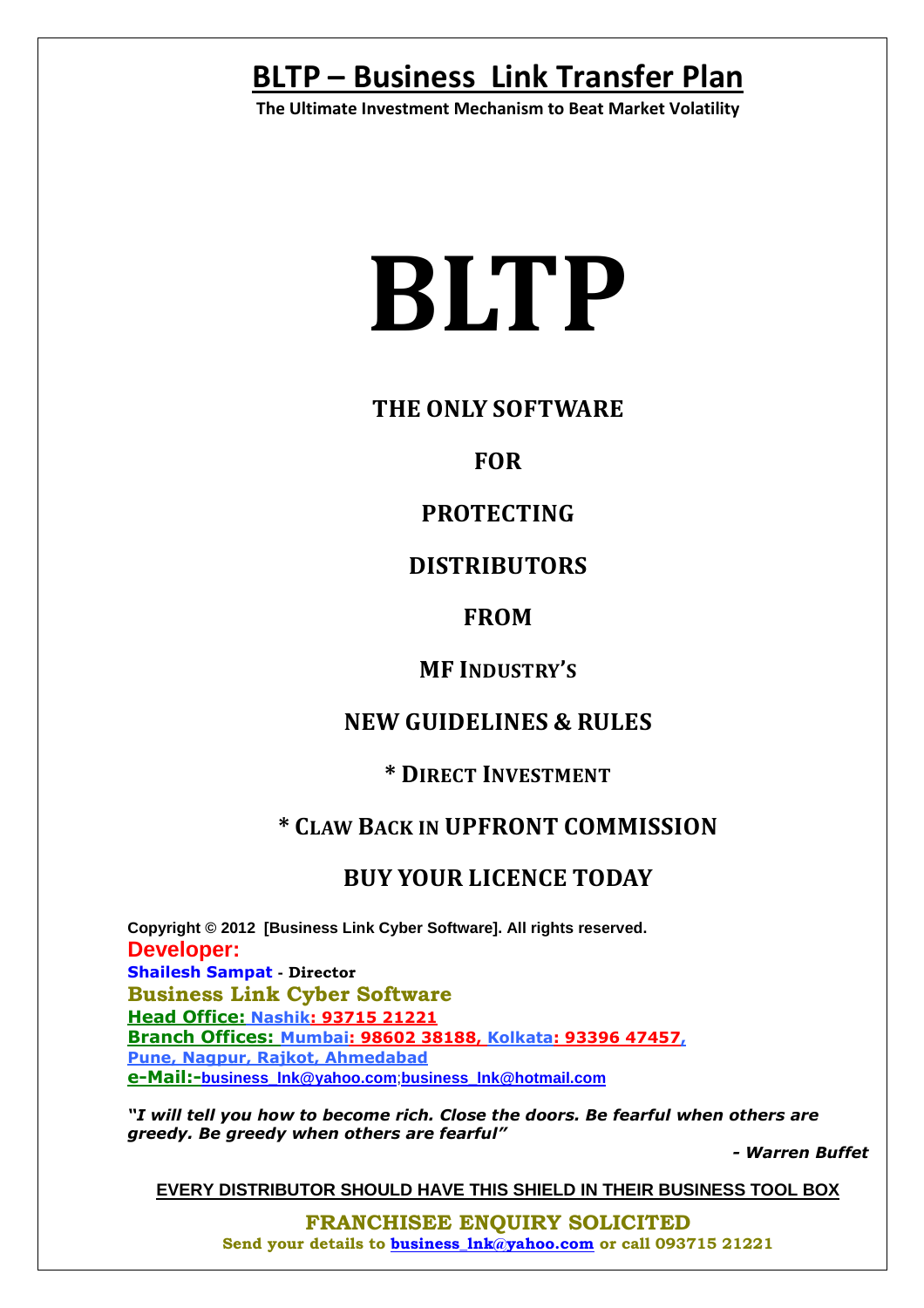**The Ultimate Investment Mechanism to Beat Market Volatility**

# **AS ON TODAY MARKET SCENARIO WHERE RETURNS ARE NOT THAT MUCH OF ATTRACTIVE AND MF INDUSTRY'S NEW GUIDELINES & RULES FOR PROTECTING THE INVESTOR'S INTEREST IS ALSO HEADACHE FOR THE DISTRIBUTOR**

**1] Direct Investment [2 different NAVs for single scheme]-** As per the guideline when any investor invest directly his investment will be charged less expense ratio assumed up to .75% per annum it means Investor will gain up to .75% more on their Investment then Investment through any Distributor. This will be accumulated year by year, **which will force Investor to think "Investment should be done directly"**.

Do you have anything, other than SIP/STP because it can be done directly, which will convince the Investor that you can give better return than Direct SIP/STP?

[For your kind information NOW A DAYS DIRECT SIP IS REACHING ALMOST AT TOP OF THE TABLE IN NEW SIP STARTED BY THE CHANNELS].

The only thing comes to your mind is we will manage clients portfolio by Rebalancing it with PE Ratio [Which is also known in simple terms as ASSET ALLOCATION in MF] to generate Higher returns. In this mechanism all the money is to be invested at a time which is only possible for HNI's. Here you can achieve the growth accumulation goal but there are few drawbacks Listed below

- **1.** When you calculate the real gain is lower because up to 88% [as per table on page 5- 7] of your gain is liable for STCG [Short Term Capital Gain] - LOSS AT INVESTOR SIDE
- **2.** What investor is losing is also damaging your earnings because of another RULE FOR CLAW BACK IN UPFRONT here you may get hurt more than your client This transaction will be liable for CLAW BACK up to 88% - LOSS AT YOUR SIDE

**2] Claw back in upfront** – When Investor redeems the money within the time period the distributor will be charged back from the upfront paid to him. In above example you could understand that how this will affect your business

In above example you have noticed that how new rules can affect your business. There is not a single traditional solution which will provide you protection against this situation. **That's why we have developed the new mechanism called BLTP to protect Distributors from this situation.**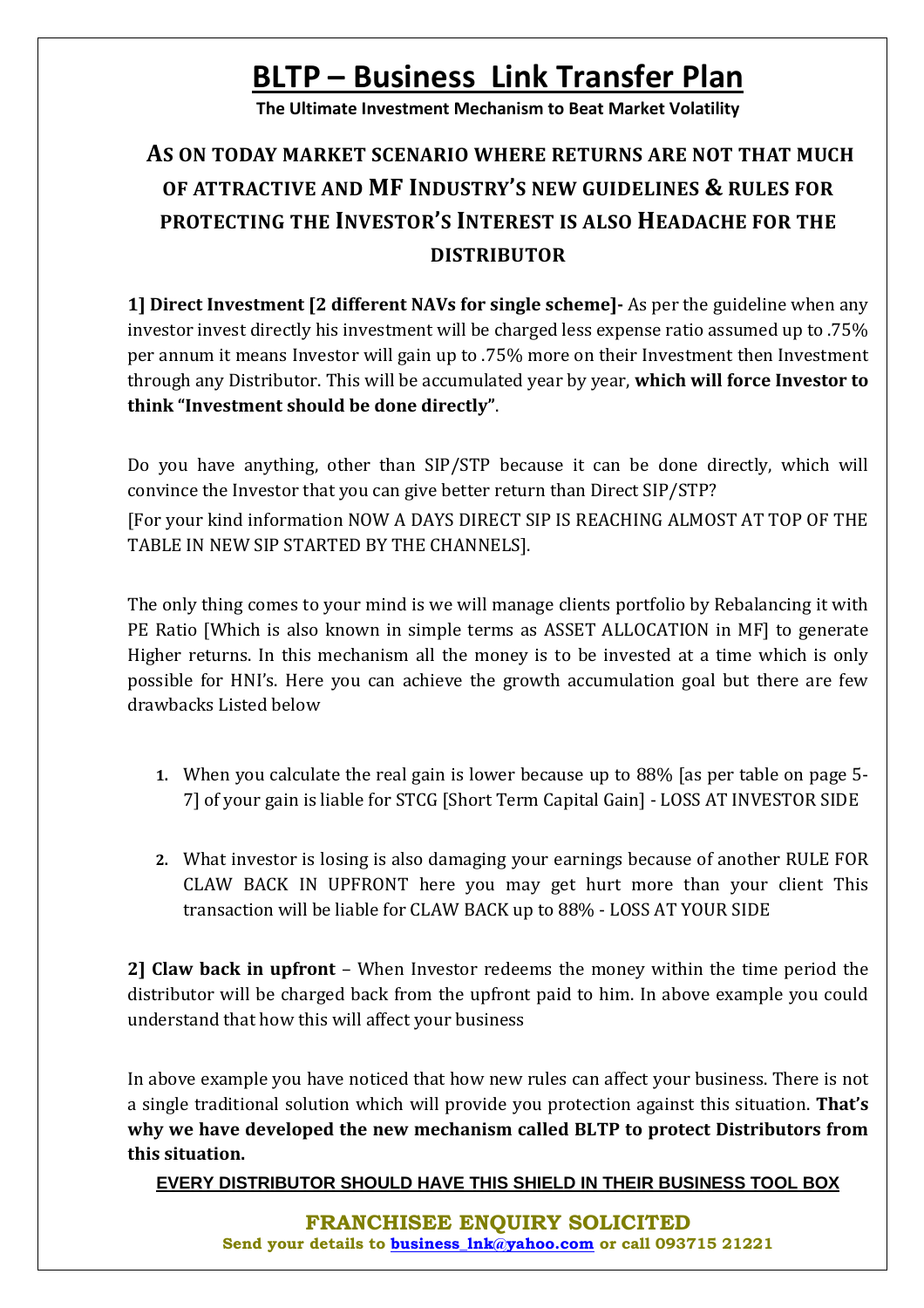**The Ultimate Investment Mechanism to Beat Market Volatility**

#### **Comparison Between three concepts**

|                           | <b>BLTP</b>                            | <b>SIP / STP</b>                 | <b>REBAL</b>                   |
|---------------------------|----------------------------------------|----------------------------------|--------------------------------|
| <b>Initial Investment</b> | <b>Monthly Same Amount</b><br>In parts |                                  | <b>Full Amount at the time</b> |
| Result                    | <b>Easy to Execute Plan</b>            | <b>Resulting Poor Averaging</b>  | Only HNI can afford it         |
|                           |                                        |                                  |                                |
| <b>Profit Booking</b>     | Not before 1.5 Yrs.                    | Not decided                      | On each higher PE level        |
| Result                    | <b>No STCG OR CLAWBACK</b>             | <b>Fear/Greed factor affects</b> | <b>STCG &amp; CLAWBACK</b>     |
|                           |                                        |                                  |                                |
| <b>Switch</b>             | As per requirement                     | Fix amount                       | On change in PE slab           |
| Result                    | <b>Highest Averaging</b>               | <b>Resulting Poor Averaging</b>  | <b>STCG &amp; CLAWBACK</b>     |
|                           |                                        |                                  |                                |
| Growth                    | Highest                                | Limited                          | <b>Highest but</b>             |
| Accumulation              |                                        |                                  |                                |
| Result                    | <b>Highest Averaging with</b>          | <b>Resulting Poor Averaging</b>  | <b>STCG &amp; CLAWBACK</b>     |
|                           | nil tax liability                      |                                  | <b>LIABLE</b>                  |

| <b>TRADITIONAL SIP / STP</b>            |                                      |                                    |  |  |  |  |
|-----------------------------------------|--------------------------------------|------------------------------------|--|--|--|--|
| Action                                  | <b>Result</b>                        | <b>Solution</b>                    |  |  |  |  |
| [SIP/STP] Buying for same               | Poor averaging - Due to buying       | We should buy Less or Nil at       |  |  |  |  |
| amount on every SIP/STP date            | at higher market also.               | higher and more & more in          |  |  |  |  |
| for doing Cost Averaging                |                                      | <b>Lower Market</b>                |  |  |  |  |
| [SIP/STP] We are buying all the         | because of Fear and Greed factor     | We should book the profit at       |  |  |  |  |
| time - [No Profit Booking]              | We miss the opportunity as there     | higher market                      |  |  |  |  |
|                                         | is no alert for profit booking       |                                    |  |  |  |  |
| [SIP/STP] Long term Wealth              | Growth accumulation is also          | By managing Higher and             |  |  |  |  |
| Creation                                | poor due to poor handling of         | Lower market we can achieve        |  |  |  |  |
|                                         | Higher & Lower market condition      | <b>Growth Accumulation Better.</b> |  |  |  |  |
|                                         | PE RATIO BASED PORTFOLIO REBALANCING |                                    |  |  |  |  |
| <b>Action</b>                           | <b>Result</b>                        | <b>Solution</b>                    |  |  |  |  |
| [PORTFOLIO REBALANCING]                 | Poor Rate of Returns in long         | We should invest smartly           |  |  |  |  |
| <b>Full Investment done at starting</b> | span                                 | step by step.                      |  |  |  |  |
| [PORTFOLIO REBALANCING]                 | <b>Generating Short Term Capital</b> | We should not book profit          |  |  |  |  |
| Rebalancing On change in PE             | Gain for client and Claw Back for    | unnecessarily without              |  |  |  |  |
| slab                                    | Distributor.                         | involving Taxation and             |  |  |  |  |
|                                         |                                      | commission part                    |  |  |  |  |
| [PORTFOLIO REBALANCING]                 | Accounting will be complicated       | Accounting should be neat          |  |  |  |  |
| Rebalancing On change in PE             |                                      | and clean and should be TAX        |  |  |  |  |
| slab                                    |                                      | efficient                          |  |  |  |  |

 *All the above things shows that any traditional mechanism is failed to manage the market movement properly because all the traditional mechanisms cannot judge the upper and lower market difference because it is variable for each and every person who is entered in different market levels.* 

*We have derived the solution and developed new mechanism called BLTP.*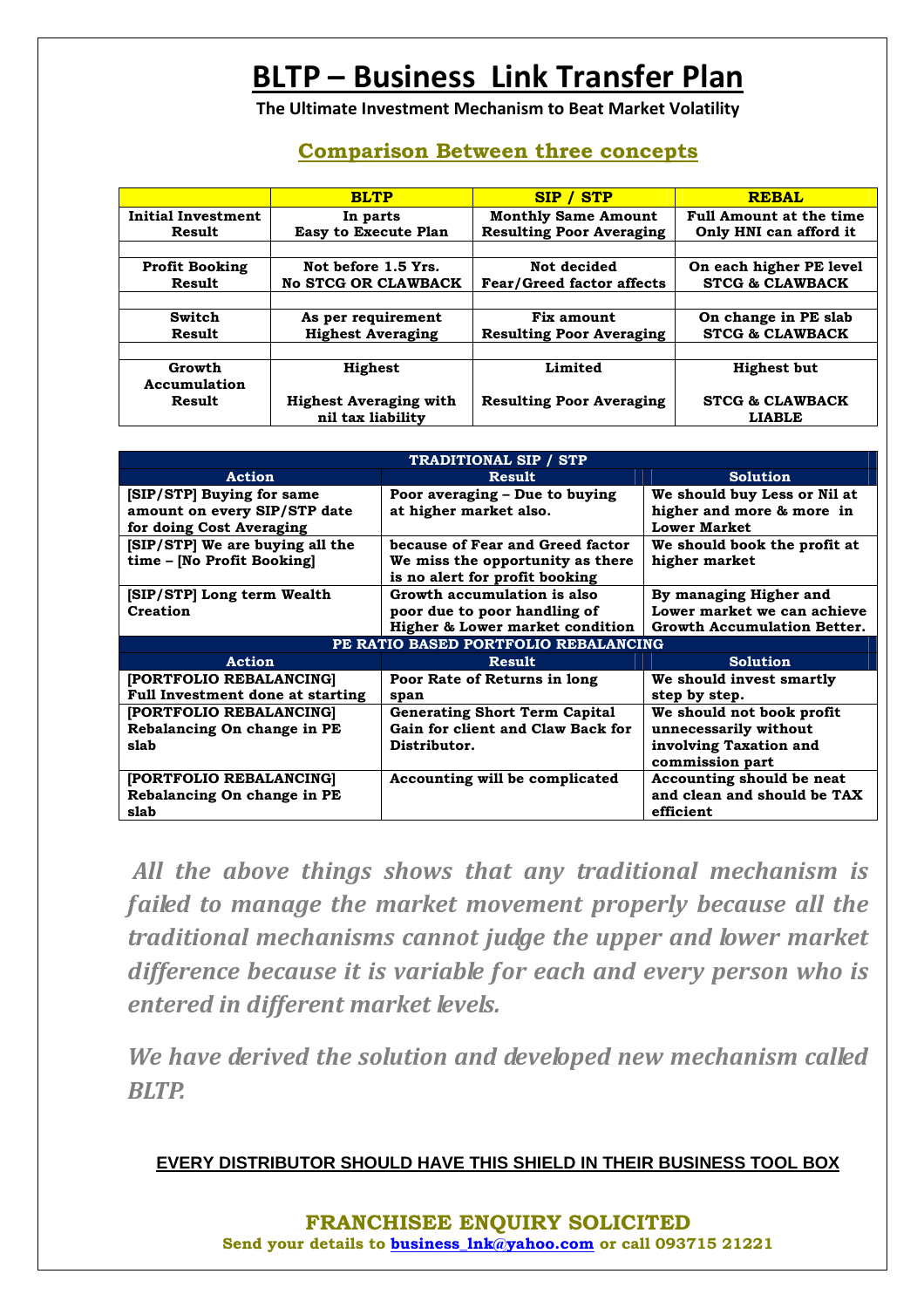**The Ultimate Investment Mechanism to Beat Market Volatility**

#### **WHAT IS BLTPTM ... ?**

As per the conditions of market now-a-days the best investment tools like SIP / STP / SWP are also not giving the performance.

The returns from last 2 to 3 years are very low or -ve in almost all the funds. After making the research of the market for past 10-12 years we have developed an Investment Mechanism called **BLTPTM [B**usiness **L**ink **T**ransfer **P**lan] to get maximum returns from the market by controlling the fund inflow/outflow.

#### **HOW BLTPTM WORKS ... ?**

For performing BLTP**TM**

**1]** You have to select 2 different schemes of the same fund house one is Debt scheme in which we will park the initial fund and second is Equity scheme in which we will transfer certain amount on a specified date of each month as per instruction generated by the software.

**2]** By monitoring the performance of the account [folio] and market condition Our software will guide you on a specified date how much is to be transferred to equity fund from debt fund [This process is called BLTP**TM**]

**3]** By monitoring the performance of the account [folio] and certain market condition Our software will guide you how much profit is to be booked from equity fund to debt fund.

#### **WHY BLTP™ IS THE BEST ...? [Here is the proof]**

In traditional systematic plans like SIP/STP we are investing whatever the market condition is - Higher or Lower.

The basic theme of the SIP/STP is cost averaging by above method but due to above nature returns are also averaging because of buying at higher market also.

Some latest versions of SIP/STP are sometimes comes with value averaging/rupee cost averaging/PE ratio. But all of them are investing at any market condition.

In our software [mechanism] we have removed all the drawback of SIP/STP and also added the profit booking at certain market conditions and folio performance considering both together.

BLTP is also WINNER against PE Based Portfolio Rebalancing [ASSET ALLOCATION] As in Asset Allocation **up to 88%[As per table on page 5] of the profit is liable to Short Term Capital Gain** and also for **REVERTING YOUR COMMISSION [CLAW BACK] AS PER NEW GUIDELINE declared**, Where in BLTP there is almost NIL Short Term Capital Gain or claw back

Due to above reason BLTP is giving the best performance among all the available investment tools including Portfolio Rebalancing.

See The Proof over here

**Copyright © 2012 [Business Link Cyber Software]. All rights reserved. Developer: Shailesh Sampat - Director Business Link Cyber Software Head Office: Nashik: 93715 21221 Branch Offices: Mumbai: 98602 38188, Kolkata: 93396 47457, Pune, Nagpur, Rajkot, Ahmedabad e-Mail:-business\_lnk@yahoo.com**;**business\_lnk@hotmail.com**

**EVERY DISTRIBUTOR SHOULD HAVE THIS SHIELD IN THEIR BUSINESS TOOL BOX**

**FRANCHISEE ENQUIRY SOLICITED** 

 **Send your details to business\_lnk@yahoo.com or call 093715 21221**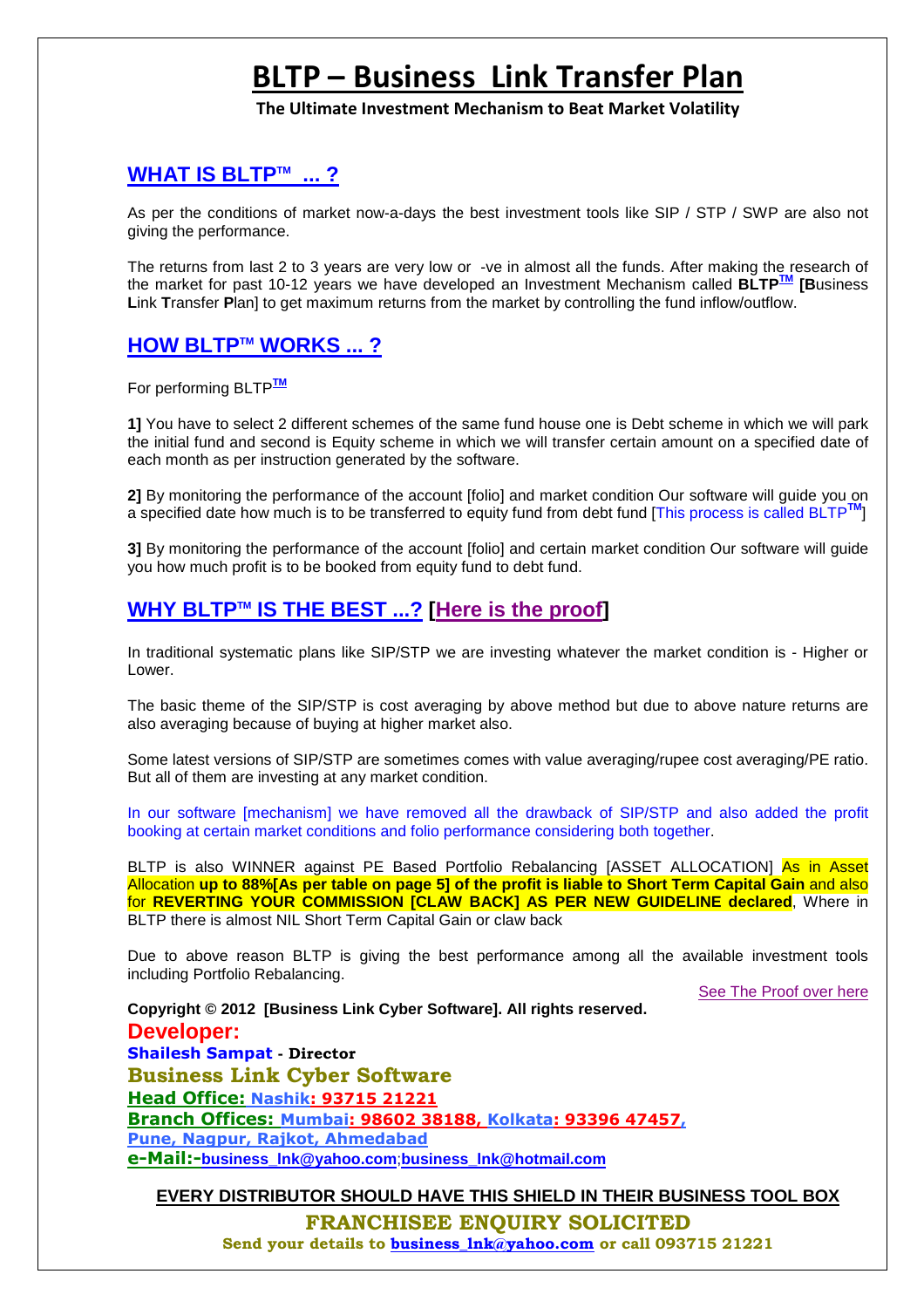**The Ultimate Investment Mechanism to Beat Market Volatility**

| SBI MAGNUM INSTA CASH FUND CASH OPTION - SBI EMMERGING BUSINESS FUND till 28/09/2012 |               |             |             |            |                  |               |                 |                 |
|--------------------------------------------------------------------------------------|---------------|-------------|-------------|------------|------------------|---------------|-----------------|-----------------|
|                                                                                      | <b>PERIOD</b> |             | <b>BLTP</b> |            | <b>REBALANCE</b> |               | <b>NIFTY</b>    |                 |
|                                                                                      |               | <b>DEBT</b> | <b>EQTY</b> |            |                  | <b>STCG</b>   | <b>INV LIKE</b> | <b>INV LIKE</b> |
| <b>FROM</b>                                                                          | ΤO            | <b>RTN</b>  | <b>RTN</b>  | <b>SIP</b> | <b>RTN</b>       | <b>LIABLE</b> | <b>BLTP</b>     | <b>SIP</b>      |
| Apr-06                                                                               | $Oct-12$      | 8.61        | 31.69       | 16.91      | 12.07            | 80%           | 19.7            | 7.93            |
| Oct-06                                                                               | $Oct-12$      | 8.6         | 31.59       | 17.82      | 13.42            | 76%           | 18.64           | 7.56            |
| Oct-07                                                                               | $Oct-12$      | 7.95        | 32.3        | 21.8       | 10.8             | 72%           | 16.45           | 7.83            |
| Oct-08                                                                               | $Oct-12$      | 7.21        | 38.07       | 28.8       | 22.15            | 58%           | 15.41           | 9.57            |
| Oct-09                                                                               | $Oct-12$      | 7.42        | 22.47       | 19.43      | 15.42            | 68%           | 6.92            | 4.75            |
| $Oct-10$                                                                             | $Oct-12$      | 8.81        | 23.68       | 22.07      | 12.65            | 7%            | 7.66            | 5.87            |
| $Oct-11$                                                                             | $Oct-12$      | 9.6         | 38.71       | 37.47      | 13.6             | 65%           | 21.91           | 20.6            |

### **BLTP RESULTS COMPARISION FOR VARIOUS PERIOD AND VARIOUS SCHEME**

**All the returns [XIRR] are calculate by using actual NAVs of the Scheme** 





- **FROM/TO** Starting Date/ Ending Date **STCG S**hort **T**erm **C**apital **G**ain Tax Liable portion in %
- **DEBT RTN** Returns on Debt fund involved in BLTP
- **EQTY RTN** Returns on Equity fund involved in BLTP

**SIP** SIP returns for the same period and same date i.e.  $5^{th}$  of every month

- **REBAL** Returns generated from same period for PE based Real-time Folio Rebalancing [ASSET ALLOCATION DEBT-EQUITY]
- **STCG LIABLE** % of profit earned from [REBAL] LIABLE FOR **STCG**
- **INV-BLTP STYLE** Returns on Regular investment of same amount as BLTP in NIFTY
- **INV-SIP STYLE** Returns on Regular investment of same amount as SIP in NIFTY.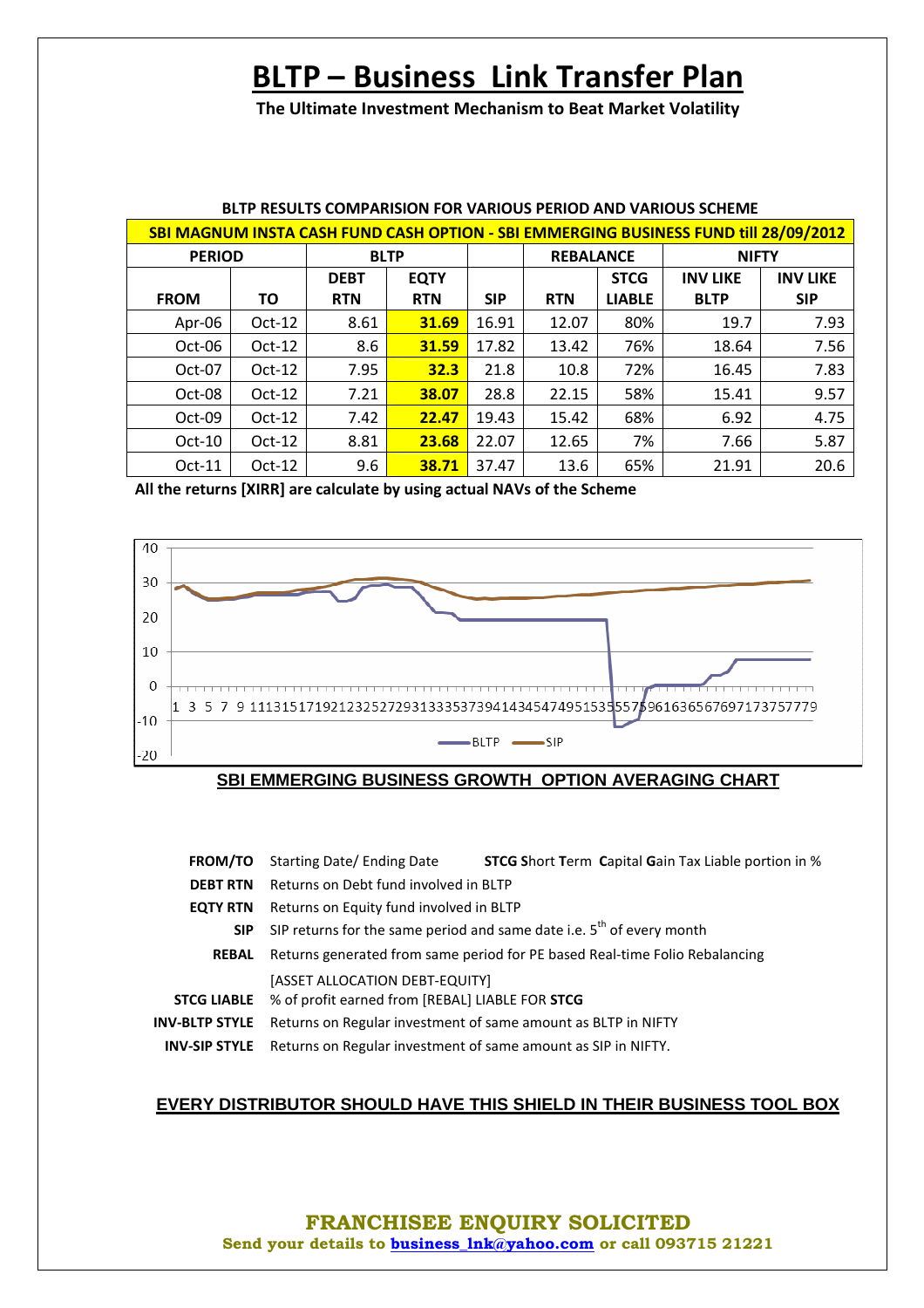**The Ultimate Investment Mechanism to Beat Market Volatility**

| HDFC CASH MANAGEMENT - HDFC EQUITY FUND till 28/09/2012 |                              |             |             |            |                  |               |                 |                 |
|---------------------------------------------------------|------------------------------|-------------|-------------|------------|------------------|---------------|-----------------|-----------------|
|                                                         | <b>PERIOD</b><br><b>BLTP</b> |             |             |            | <b>REBALANCE</b> |               | <b>NIFTY</b>    |                 |
|                                                         |                              | <b>DEBT</b> | <b>EQTY</b> |            |                  | <b>STCG</b>   | <b>INV LIKE</b> | <b>INV LIKE</b> |
| <b>FROM</b>                                             | ΤO                           | <b>RTN</b>  | <b>RTN</b>  | <b>SIP</b> | <b>RTN</b>       | <b>LIABLE</b> | <b>BLTP</b>     | <b>SIP</b>      |
| Apr-06                                                  | $Oct-12$                     | 8.45        | 25.17       | 12.93      | 14.12            | 60%           | 17.52           | 7.93            |
| Oct-06                                                  | $Oct-12$                     | 8.21        | 24.53       | 12.7       | 14.28            | 62%           | 16.71           | 7.56            |
| Oct-07                                                  | $Oct-12$                     | 7.57        | 22.31       | 13.5       | 11.96            | 50%           | 14.58           | 7.83            |
| Oct-08                                                  | $Oct-12$                     | 7.06        | 20.03       | 15.18      | 19.8             | 73%           | 14.21           | 9.57            |
| Oct-09                                                  | $Oct-12$                     | 7.26        | 8.32        | 5.97       | 10.87            | 57%           | 7.37            | 4.75            |
| $Oct-10$                                                | $Oct-12$                     | 8.58        | 8.26        | 5.87       | 7.16             | 0%            | 8.23            | 5.87            |
| $Oct-11$                                                | $Oct-12$                     | 9.22        | 25.55       | 22.97      | 11.71            | 28%           | 22.92           | 20.6            |

**All the returns [XIRR] are calculate by using actual NAVs of the Scheme** 



#### **HDFC EQUITY GROWTH OPTION AVERAGING CHART**

- **FROM/TO** Starting Date/ Ending Date **STCG S**hort **T**erm **C**apital **G**ain Tax Liable portion in %
- **DEBT RTN** Returns on Debt fund involved in BLTP
- **EQTY RTN** Returns on Equity fund involved in BLTP
	- **SIP** SIP returns for the same period and same date i.e.  $5<sup>th</sup>$  of every month
- **REBAL** Returns generated from same period for PE based Real-time Folio Rebalancing [ASSET ALLOCATION DEBT-EQUITY]
- **STCG LIABLE** % of profit earned from [REBAL] LIABLE FOR **STCG**
- **INV-BLTP STYLE** Returns on Regular investment of same amount as BLTP in NIFTY
	- **INV-SIP STYLE** Returns on Regular investment of same amount as SIP in NIFTY.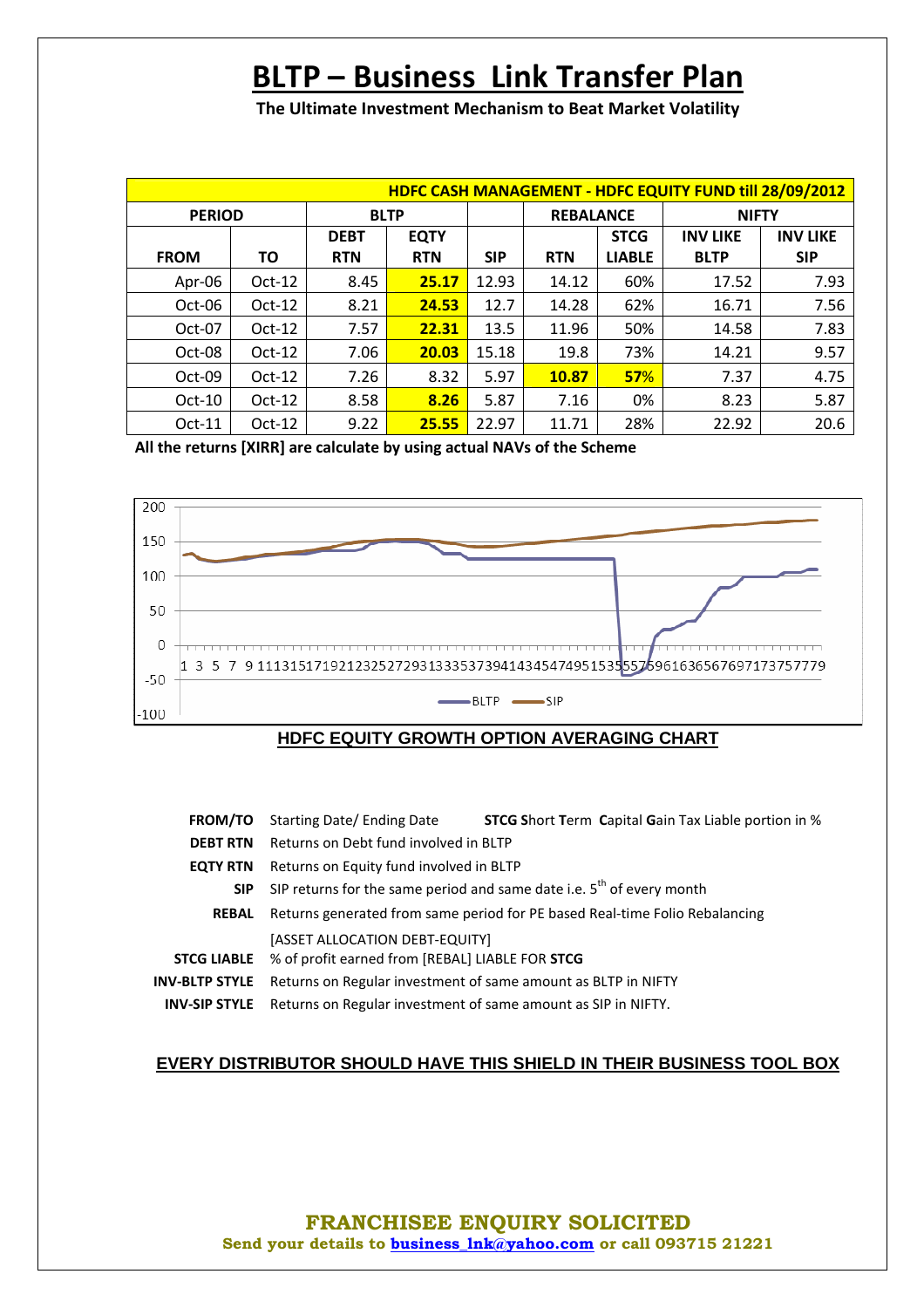**The Ultimate Investment Mechanism to Beat Market Volatility**

| <b>RELIANCE LIQUID CASH OPTION - RELIANCE EQUITY OPPORTUNITY FUND till 19/10/2012</b> |          |             |             |            |                  |               |                 |                |
|---------------------------------------------------------------------------------------|----------|-------------|-------------|------------|------------------|---------------|-----------------|----------------|
| <b>PERIOD</b>                                                                         |          | <b>BLTP</b> |             |            | <b>REBALANCE</b> |               | <b>NIFTY</b>    |                |
|                                                                                       |          | <b>DEBT</b> | <b>EQTY</b> |            |                  | <b>STCG</b>   | <b>INV-BLTP</b> | <b>INV-SIP</b> |
| <b>FROM</b>                                                                           | ΤО       | <b>RTN</b>  | <b>RTN</b>  | <b>SIP</b> | <b>RTN</b>       | <b>LIABLE</b> | <b>STYLE</b>    | <b>STYLE</b>   |
| Apr-06                                                                                | $Oct-12$ | 8.15        | 28.68       | 16.78      | 13.92            | 61%           | 17.26           | 8              |
| Oct-06                                                                                | $Oct-12$ | 7.77        | 28.64       | 17.21      | 14.49            | 60%           | 16.46           | 7.64           |
| Oct-07                                                                                | $Oct-12$ | 6.59        | 28.22       | 19.8       | 12.99            | 42%           | 14.27           | 7.92           |
| Oct-08                                                                                | $Oct-12$ | 5.66        | 29.01       | 23.57      | 22.03            | 64%           | 13.83           | 9.63           |
| Oct-09                                                                                | $Oct-12$ | 7.01        | 17.19       | 14.56      | 15.19            | 59%           | 6.99            | 5.02           |
| $Oct-10$                                                                              | $Oct-12$ | 8.91        | <b>18.9</b> | 17.23      | 12.23            | 0%            | 7.93            | 6.17           |
| $Oct-11$                                                                              | $Oct-12$ | 9.51        | 37.35       | 36.16      | 18.32            | 88%           | 21.31           | 19.39          |

**All the returns [XIRR] are calculate by using actual NAVs of the Scheme** 



#### **RELIANCE EQUITY OPP GROWTH OPTION AVERAGING CHART**

|                 | <b>FROM/TO</b> Starting Date/ Ending Date                                                            | <b>STCG Short Term Capital Gain Tax Liable portion in %</b>                 |
|-----------------|------------------------------------------------------------------------------------------------------|-----------------------------------------------------------------------------|
| <b>DEBT RTN</b> | Returns on Debt fund involved in BLTP                                                                |                                                                             |
| <b>EQTY RTN</b> | Returns on Equity fund involved in BLTP                                                              |                                                                             |
| SIP.            |                                                                                                      | SIP returns for the same period and same date i.e. $5^{th}$ of every month  |
| <b>REBAL</b>    |                                                                                                      | Returns generated from same period for PE based Real-time Folio Rebalancing |
|                 | [ASSET ALLOCATION DEBT-EQUITY]<br><b>STCG LIABLE</b> % of profit earned from [REBAL] LIABLE FOR STCG |                                                                             |
| INV-BLTP STYLE  | Returns on Regular investment of same amount as BLTP in NIFTY                                        |                                                                             |
|                 | <b>INV-SIP STYLE</b> Returns on Regular investment of same amount as SIP in NIFTY.                   |                                                                             |

#### **EVERY DISTRIBUTOR SHOULD HAVE THIS SHIELD IN THEIR BUSINESS TOOL BOX**

# **You can see in our averaging chart that our averaging is lower than our starting NAV**

**FRANCHISEE ENQUIRY SOLICITED Send your details to business\_lnk@yahoo.com or call 093715 21221**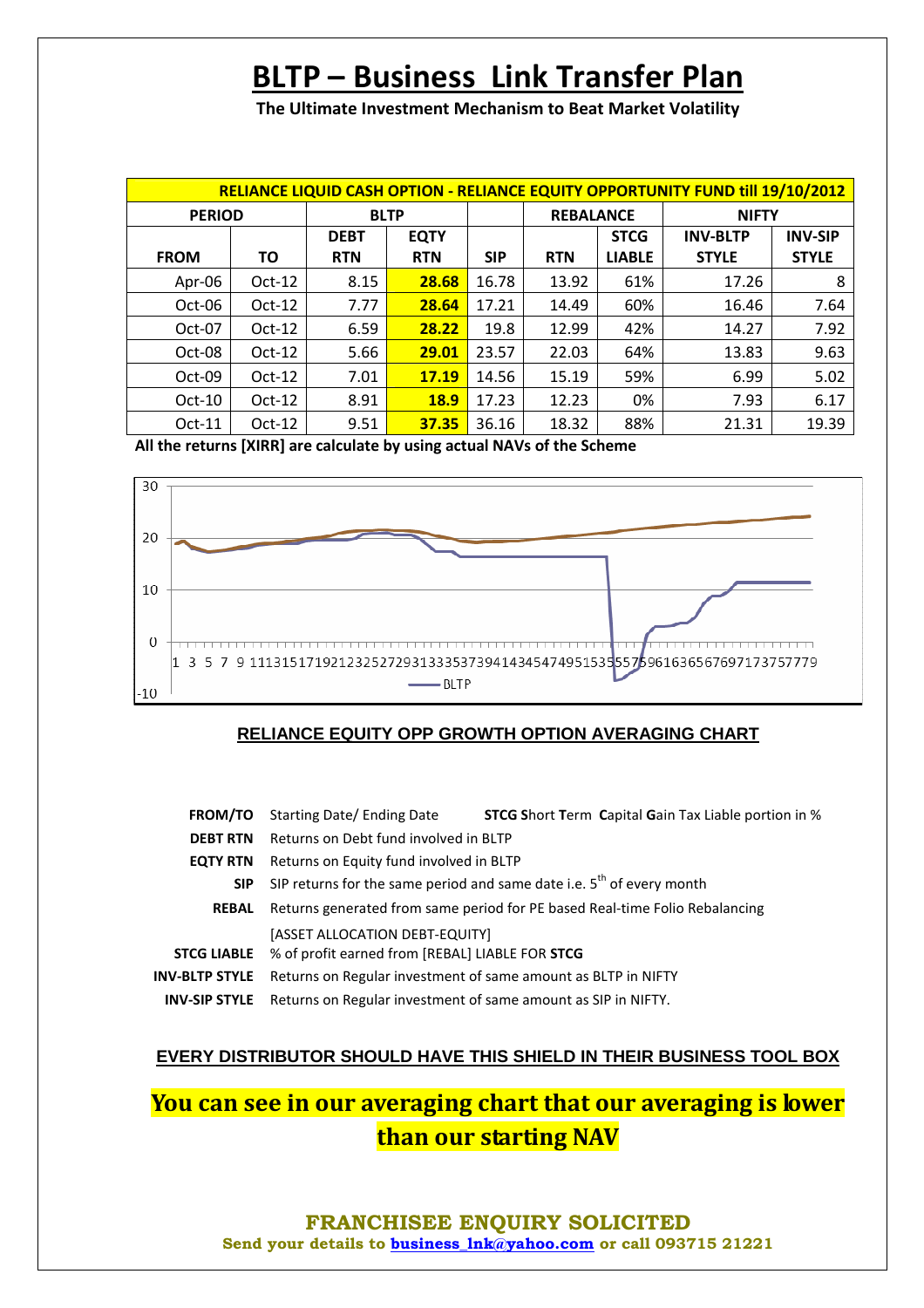**The Ultimate Investment Mechanism to Beat Market Volatility**

# **Myth and Fact**

| <b>Myth</b>                                                                                                                                                               | <b>Fact</b>                                                                                                                                                                                                                                                                                                                       |
|---------------------------------------------------------------------------------------------------------------------------------------------------------------------------|-----------------------------------------------------------------------------------------------------------------------------------------------------------------------------------------------------------------------------------------------------------------------------------------------------------------------------------|
| If software can generate returns what is the need of<br>advisor                                                                                                           | Software is an add-on tool for the advisor which<br>calculate the amount for active management of an<br>investment                                                                                                                                                                                                                |
| We are not in Financial Advisory module this will<br>hurt my business module                                                                                              | If you do not charge clients then you will not be<br>considered in an Advisory module - Only advisors can<br>charge the clients.                                                                                                                                                                                                  |
| When there are so many options available why<br>should we go for this?                                                                                                    | All other options of an investments can be run by an<br>investor at his own in direct module because they have<br>motive of getting higher returns                                                                                                                                                                                |
| How can we get more returns from a scheme when<br>SIP/STP fails to do so?                                                                                                 | In BLTP by managing the fund inflow we are getting<br>better averaging than SIP/STP                                                                                                                                                                                                                                               |
| All the back testing reports are generated on<br>historic NAV it will not work on running NAVs.                                                                           | Historic NAVs were also real NAVs on that particular<br>day. [ Real NAVs will also be Historic NAVs in future]                                                                                                                                                                                                                    |
| Back testing are created and will not work for<br>another scheme                                                                                                          | We have an option in the software where you can<br>compare your own scheme performance for SIP/STP<br>vs. BLTP                                                                                                                                                                                                                    |
| If software tells for no buying my commission<br>income will be reduced                                                                                                   | Over all your income will increase by drastic margin<br>when we complete cycle of Teji-Mandi.                                                                                                                                                                                                                                     |
| If we do the switches manually then it will be costly<br>for us                                                                                                           | You need not to put any extra efforts or any extra staff<br>to perform this task it will be managed in your existing<br>system only.                                                                                                                                                                                              |
| There is lots of work to be done manually for<br>operating software all the data is to be managed<br>manually.                                                            | You will have to create folio for the plan once and then<br>all the entries will be punched on selection only                                                                                                                                                                                                                     |
| My clients have faith on me and I have all three<br>things which will retain my clients.<br><b>Good Relationship</b><br>Knowledge<br>$\bullet$<br><b>Better Servicing</b> | Your clients have faith on good returns only. Client is<br>coming to you for growing his money. When you go<br>for a lunch in a posh looking hotel and see the<br>taste is not of your choice will you go for another<br>time, same way your client is with you until you are<br>generating good returns for him.                 |
| My client will not go just for difference in NAVs of<br>Direct and Normal Scheme because it will remain<br>constant.                                                      | Difference in NAVs of Direct and Normal Scheme will<br>be increased day by day after some time Investor will<br>be forced to think about should he stay with you?                                                                                                                                                                 |
| When MF Trading Platform [AMFI<br>Common<br>Platform] starts all the software will be absolute<br>then why should I invest in this software                               | This software will never be absolute because This<br>software is not the part of back office service it is an<br>Ideal Tool for Managing the Inflow of the fund                                                                                                                                                                   |
| This Software is not worth to anybody.                                                                                                                                    | <b>EVERYBODY WILL BE IN WIN-WIN POSITION</b><br>* Inv. Gets Tax Free Higher Return and Highest<br>Accumulation<br>* Distributor will Get Paid Higher Upfront & Trail<br>* AMC A big problem will be solved [There will not be<br>any Redemption pressure at downfall of the market<br>so Returns of the scheme will be Increased] |